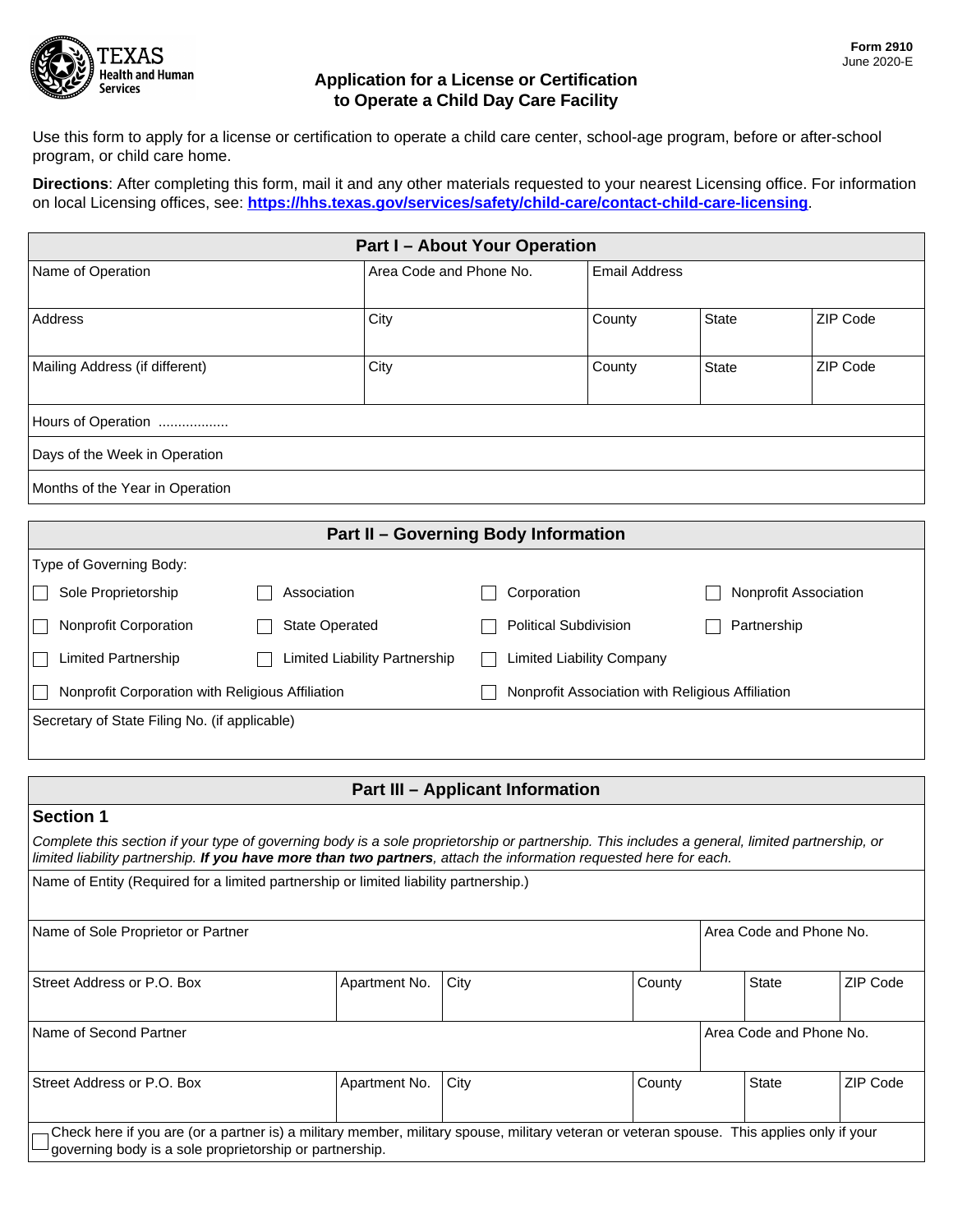# **Section 2**

| Complete this section if your type of governing body is an association, corporation, nonprofit association, nonprofit corporation,<br>political subdivision, nonprofit corporation with religious affiliation, nonprofit association with religious affiliation, limited liability<br>company, or state operated. |  |               |      |        |       |          |
|-------------------------------------------------------------------------------------------------------------------------------------------------------------------------------------------------------------------------------------------------------------------------------------------------------------------|--|---------------|------|--------|-------|----------|
| Name of Organization or Governing Body<br>Area Code and Phone No.                                                                                                                                                                                                                                                 |  |               |      |        |       |          |
| Street Address or P.O. Box                                                                                                                                                                                                                                                                                        |  | Apartment No. | City | County | State | ZIP Code |

| <b>Part IV - Child Population</b> |     |                                     |  |
|-----------------------------------|-----|-------------------------------------|--|
| Age Range:                        | ١ο. | <b>Expected Number of Children:</b> |  |

| <b>Part V - Operation Type and Services</b>           |                                                                                                   |  |  |
|-------------------------------------------------------|---------------------------------------------------------------------------------------------------|--|--|
| <b>Operation Type</b><br>Select One Type of Operation | <b>Number of Children Served</b><br>For Licensed Child Care Centers only. Select one of the boxes |  |  |
| Licensed Child Care Center                            | $\cup$ Center with 12 or fewer children                                                           |  |  |
|                                                       | $\left(\,\right)$ Center with 13 or more children                                                 |  |  |
| $\bigcap$ School-Age Program (SAP)                    | l N/A                                                                                             |  |  |
| () Before or After-School Program (BAP)               | N/A                                                                                               |  |  |
| Licensed Child Care Home                              | N/A                                                                                               |  |  |

| <b>Part VI - Permit History</b>                                                                                                                                      |                            |        |                                                      |          |
|----------------------------------------------------------------------------------------------------------------------------------------------------------------------|----------------------------|--------|------------------------------------------------------|----------|
| Do you (the applicant) have either a permit to provide any other type of child care or child-placing services, or a pending<br>application to provide such services? |                            |        | ( )<br>Yes                                           | $( )$ No |
| If yes, specify the name of the operation and type of permit:                                                                                                        |                            |        |                                                      |          |
| Is there a program exempt from Child Care Licensing regulation operating at the same physical location that you noted in<br>Part I of this application?              |                            |        |                                                      |          |
| If yes, explain:                                                                                                                                                     |                            |        |                                                      |          |
| Have you (the applicant) ever been denied a permit to provide child care or child-placing services?                                                                  |                            |        | Yes<br>$( \ )$                                       | ( ) No   |
| If yes, provide the date of denial:                                                                                                                                  | Type of operation denied:  |        |                                                      |          |
| What was the reason for the revocation?                                                                                                                              |                            |        |                                                      |          |
| Operation's address (Street, City, State, and ZIP Code)                                                                                                              |                            | County |                                                      |          |
| What was the reason for the denial?                                                                                                                                  |                            |        |                                                      |          |
| Have you (the applicant) ever had a permit for child care or child-placing services revoked?                                                                         |                            |        | Yes<br>$\left( \begin{array}{c} \end{array} \right)$ | ()No     |
| If yes, provide the date of revocation:                                                                                                                              | Type of operation revoked: |        |                                                      |          |
| Operation's address (Street, City, State, and ZIP Code)                                                                                                              |                            | County |                                                      |          |
| If the revocation occurred in another state, list the name and address of the regulatory body that issued the revocation.                                            |                            |        |                                                      |          |
| What is the reason for the revocation?                                                                                                                               |                            |        |                                                      |          |
|                                                                                                                                                                      |                            |        |                                                      |          |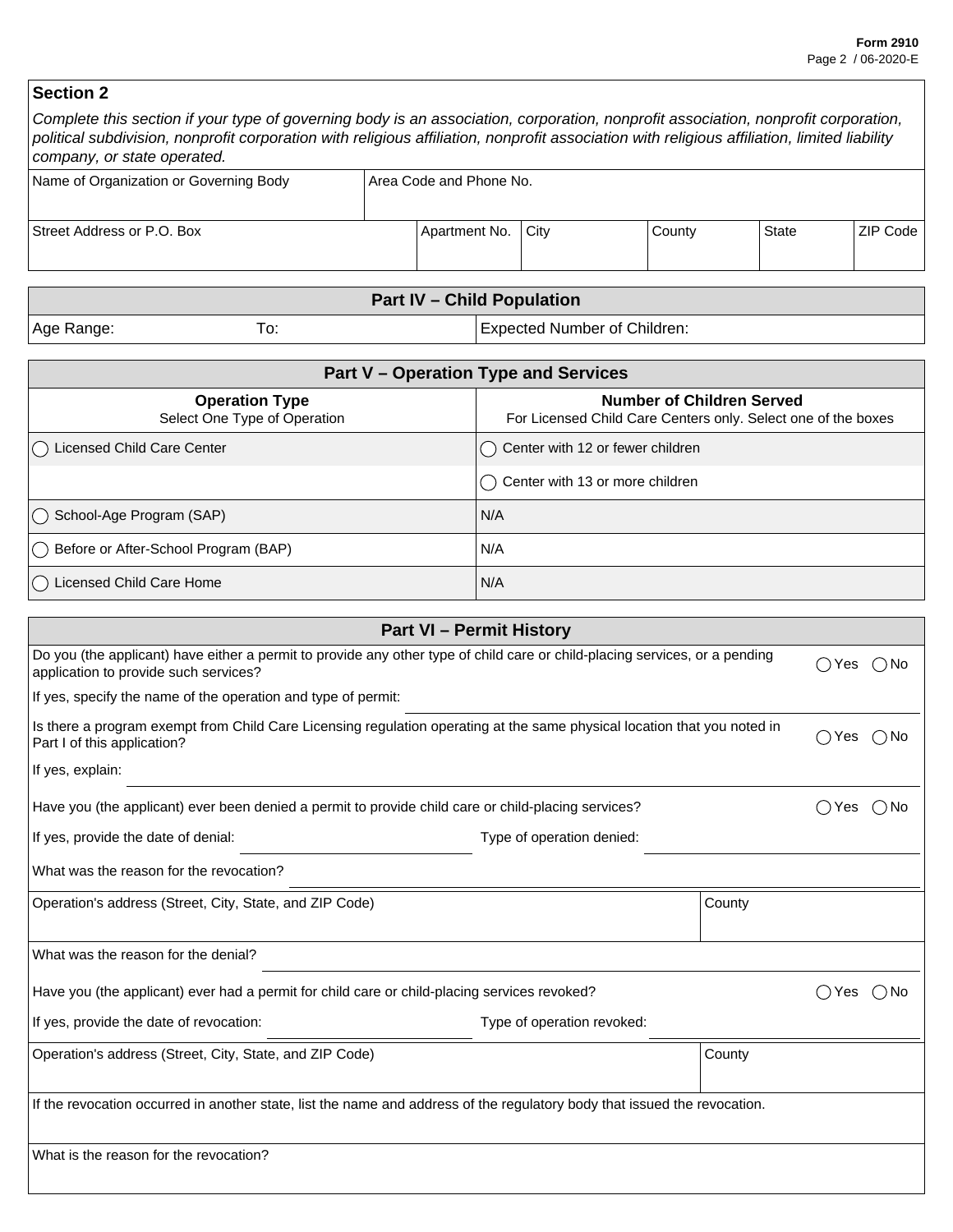#### **Form 2910** Page 3 / 06-2020-E

| <b>Part VI - Permit History</b>                                                                                |                           |                                                              |  |  |  |
|----------------------------------------------------------------------------------------------------------------|---------------------------|--------------------------------------------------------------|--|--|--|
| Have you (the applicant) ever been prohibited or barred from operating any other type of child care operation? |                           | Yes<br>⊃No                                                   |  |  |  |
| If yes, provide the date of the prohibition or bar:                                                            | Type of operation barred: |                                                              |  |  |  |
| Operation's address (Street, City, State, and ZIP Code)                                                        |                           | County                                                       |  |  |  |
| If the bar occurred in another state, list the name and address of the regulatory body that issued the bar:    |                           |                                                              |  |  |  |
| What was the reason for the prohibition or bar?                                                                |                           |                                                              |  |  |  |
| Have you (the applicant) ever been a controlling person at an operation?                                       |                           | ( ) No<br>Yes                                                |  |  |  |
| If yes, provide the dates:                                                                                     |                           | Was the operation's permit revoked? $\bigcirc$ Yes<br>( ) No |  |  |  |
| If so, provide the date of revocation:                                                                         |                           |                                                              |  |  |  |
| Name of the Operation:                                                                                         |                           |                                                              |  |  |  |
| Operation's address (Street, City, State, and ZIP Code)                                                        |                           | County                                                       |  |  |  |
|                                                                                                                |                           |                                                              |  |  |  |
| Part VII - Additional Information for Publication on the Child Care Licensing (CCL) Website                    |                           |                                                              |  |  |  |
| Web Address http://:                                                                                           | <b>Email Address</b>      |                                                              |  |  |  |

| Services Provided (check all that apply)                   |                       |                                                                                                                   |
|------------------------------------------------------------|-----------------------|-------------------------------------------------------------------------------------------------------------------|
| School-Age Care                                            | <b>Field Trips</b>    | Accredited by National Organization                                                                               |
| IГ<br><b>After School Services</b>                         | <b>Skills Classes</b> | Get Well Care (for ill or recovering children)                                                                    |
| <b>The Contract State</b><br><b>Before School Services</b> | <b>Meals Provided</b> | <b>Snacks Provided</b>                                                                                            |
| IN<br>Children with Special Needs                          | Night Care            | Child and Adult Care Food Program                                                                                 |
| Pool on Premises<br>$\mathbf{H}$                           | Transportation        | <b>Water Activities</b>                                                                                           |
| $\mathbf{I}$                                               |                       | Drop-In Care (alternative care) $\Box$ Part-Time Care (will enroll children for only part of the day and/or week) |
| Primary Language Spoken:                                   |                       |                                                                                                                   |
|                                                            |                       |                                                                                                                   |

## **Part VIII – Certification and Signature**

I certify that the information provided here contains no willful misrepresentation or falsification and that it is true and complete to the best of my knowledge and belief. I understand that any willful misrepresentation is cause for immediate denial of the application or later denial or revocation of the license. The documentation to complete this application is attached (see the checklist provided below). I understand that this application will be returned if the attached documentation is incomplete or does not conform to applicable laws. If a license is granted, there will be no racial discrimination in the admission or care of children.

| Signature of Applicant, Designee, or Head of the Governing Body | Date Signed |
|-----------------------------------------------------------------|-------------|
|                                                                 |             |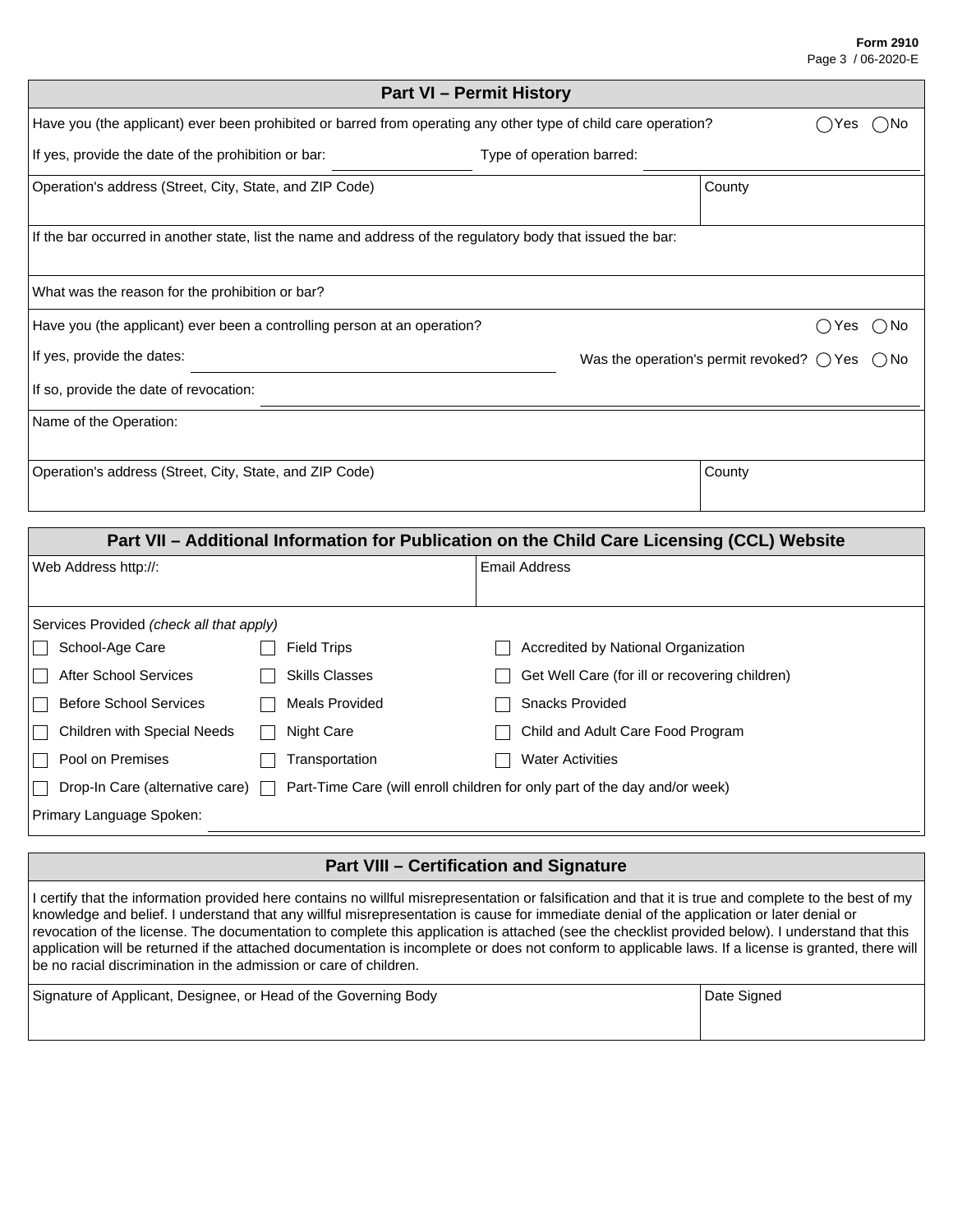### **Part VIII – Certification and Signature**

Form 2948, Plan of Operation

Form 3010, Licensed Child Care Fee Schedule

Certificate of Good Standing or Formation (if applicable)

Request for Background Check(s)

Form 2982, Personal History Statement (as needed)

Floor Plan (including dimensions of the indoor and outdoor area)

Form 2760, Controlling Person - Child Care Licensing

Form 2911, Governing Body/Direction Designation

Proof of liability insurance or documentation that you are unable to obtain liability insurance and a copy of the notice to parents that informs them that you do not have liability insurance. **Note**: Not required for Licensed Child Care Homes.

**Driving directions to the operation**: Please provide clear and concise directions for driving to your operation from the nearest Licensing office.

### **Privacy Statement**

HHSC values your privacy. For more information, read the privacy policy online at: <https://hhs.texas.gov/policies-practices-privacy#security>